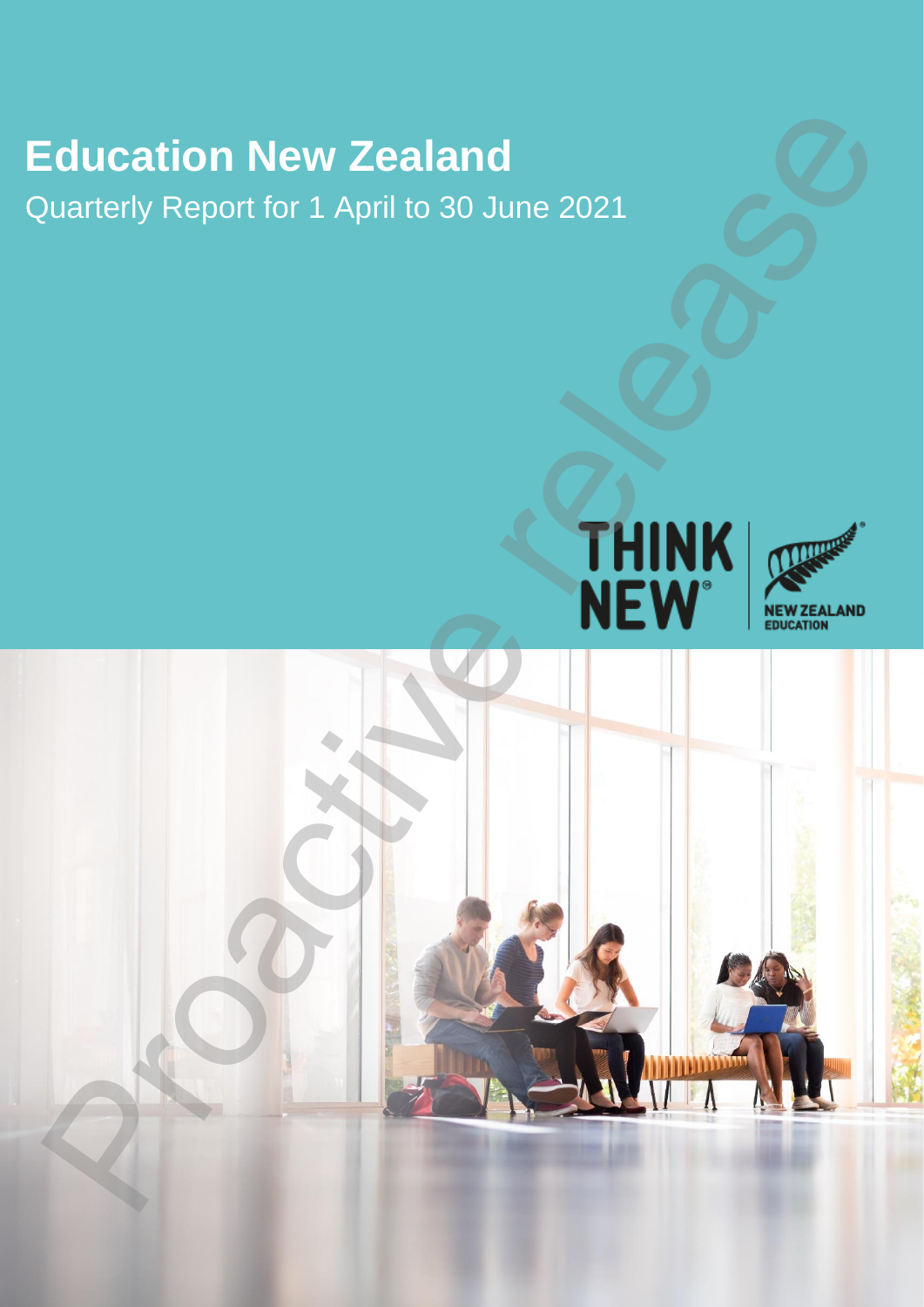## Contents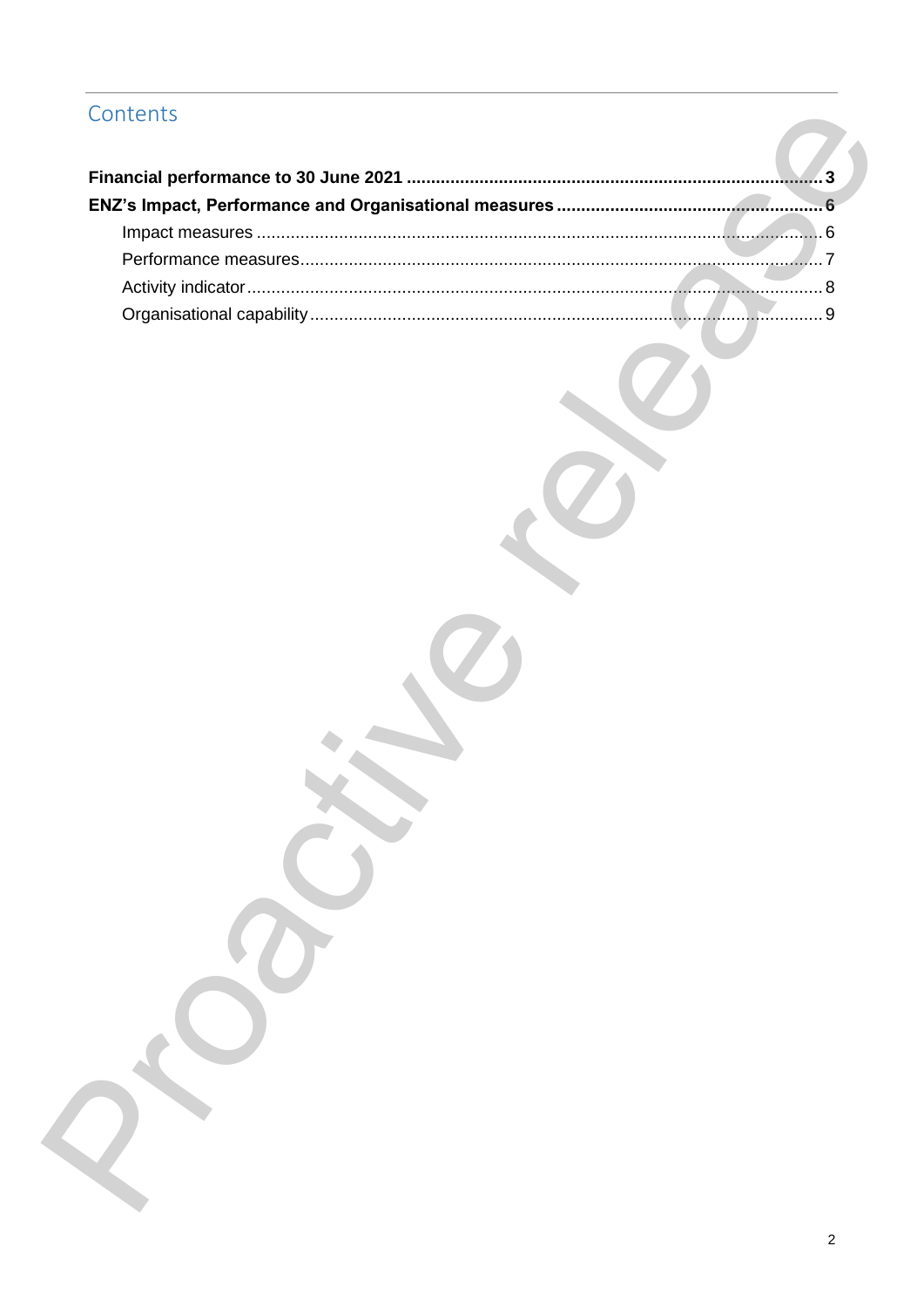## <span id="page-2-0"></span>**Financial performance to 30 June 2021**

| <b>STATEMENT OF FINANCIAL PERFORMANCE</b>                                                                                                   |                  | For the 12 months to 30 June   |                             |
|---------------------------------------------------------------------------------------------------------------------------------------------|------------------|--------------------------------|-----------------------------|
| \$000s                                                                                                                                      | <b>Actual</b>    | <b>Budget</b>                  | <b>Actual</b>               |
|                                                                                                                                             | 2020/21          | 2020/21                        | 2019/20                     |
| <b>Operating Revenue</b>                                                                                                                    |                  |                                |                             |
| Revenue from the Crown - Operating                                                                                                          | 29,428           | 27,248                         | 28,179                      |
| Revenue from the Crown - EEL                                                                                                                | 3,266            | 3,265                          | 3,265                       |
| Other revenue                                                                                                                               | 321              | 1,350                          | 2,597                       |
| <b>Total operating revenue</b>                                                                                                              | 33,015           | 31,863                         | 34,040                      |
|                                                                                                                                             |                  |                                |                             |
| <b>Scholarship Revenue</b>                                                                                                                  |                  |                                |                             |
| Revenue from the Crown - scholarships                                                                                                       | 127              | 4,050                          | 2,050                       |
| <b>Total scholarship revenue</b>                                                                                                            | 127              | 4,050                          | 2,050                       |
|                                                                                                                                             |                  |                                |                             |
| <b>Operating Expenditure</b>                                                                                                                |                  |                                |                             |
| Personnel costs                                                                                                                             | 13,509           | 12,500                         | 13,301                      |
| Other expenses                                                                                                                              | 19,216           | 19,199                         | 20,494                      |
| Depreciation & amortisation expenses                                                                                                        | 253              | 164                            | 306                         |
| <b>Total operating expenditure</b>                                                                                                          | 32,978           | 31,863                         | 34,101                      |
| <b>Scholarship expenditure</b>                                                                                                              |                  |                                |                             |
| Scholarship expenses                                                                                                                        | 178              | 4,050                          | 1,625                       |
| <b>Total scholarship expenditure</b>                                                                                                        | 178              | 4,050                          | 1,625                       |
|                                                                                                                                             |                  |                                |                             |
| Net surplus / (deficit)                                                                                                                     | (14)             |                                | 364                         |
|                                                                                                                                             |                  |                                |                             |
| <b>STATEMENT OF FINANCIAL POSITION</b>                                                                                                      | <b>Actual</b>    | As at 30 June<br><b>Budget</b> | <b>Actual</b>               |
| \$000s                                                                                                                                      | 2020/21          | 2020/21                        | 2019/20                     |
| <b>Assets</b>                                                                                                                               |                  |                                |                             |
| Total current assets                                                                                                                        | 7,004            | 5,998                          | 7,738                       |
| Total non-current assets                                                                                                                    | 354              | 450                            | 559                         |
| <b>Total assets</b>                                                                                                                         | 7,358            | 6,448                          | 8,297                       |
|                                                                                                                                             |                  |                                |                             |
| <b>Liabilities</b>                                                                                                                          |                  |                                |                             |
| <b>Total current liabilities</b>                                                                                                            | 4,266            | 4,000                          | 5,241                       |
| Total non-current liabilities                                                                                                               | 294              |                                | 244                         |
| <b>Total liabilities</b>                                                                                                                    | 4,560            | 4,000                          | 5,485                       |
|                                                                                                                                             |                  |                                |                             |
|                                                                                                                                             |                  |                                |                             |
|                                                                                                                                             | 2,798            | 2,448                          | 2,812                       |
|                                                                                                                                             |                  | For the 12 months to 30 June   |                             |
|                                                                                                                                             | <b>Actual</b>    | <b>Budget</b>                  | <b>Actual</b>               |
|                                                                                                                                             | 2020/21          | 2020/21                        | 2019/20                     |
|                                                                                                                                             |                  |                                |                             |
| Receipts from the Crown                                                                                                                     | 32,821           | 34,563                         | 33,494                      |
| Receipts from Other revenue                                                                                                                 | 319              | 1,250                          | 2,335                       |
| Payments to suppliers, employees and IRD                                                                                                    | (34, 890)        | (35, 659)                      |                             |
| Net cash flow from operating activities                                                                                                     | (1,750)          | 154                            |                             |
|                                                                                                                                             |                  |                                |                             |
|                                                                                                                                             | 536              | 10                             | (33, 962)<br>1,867<br>(157) |
| <b>Net assets</b><br><b>STATEMENT OF CASH FLOW</b><br>\$000s<br>Cash flows from operating activities<br>Cash flow from investing activities |                  |                                |                             |
| Net increase/(decrease) in cash<br>Cash at the beginning of the year                                                                        | (1,214)<br>2,128 | 164<br>484                     | 1,710<br>418                |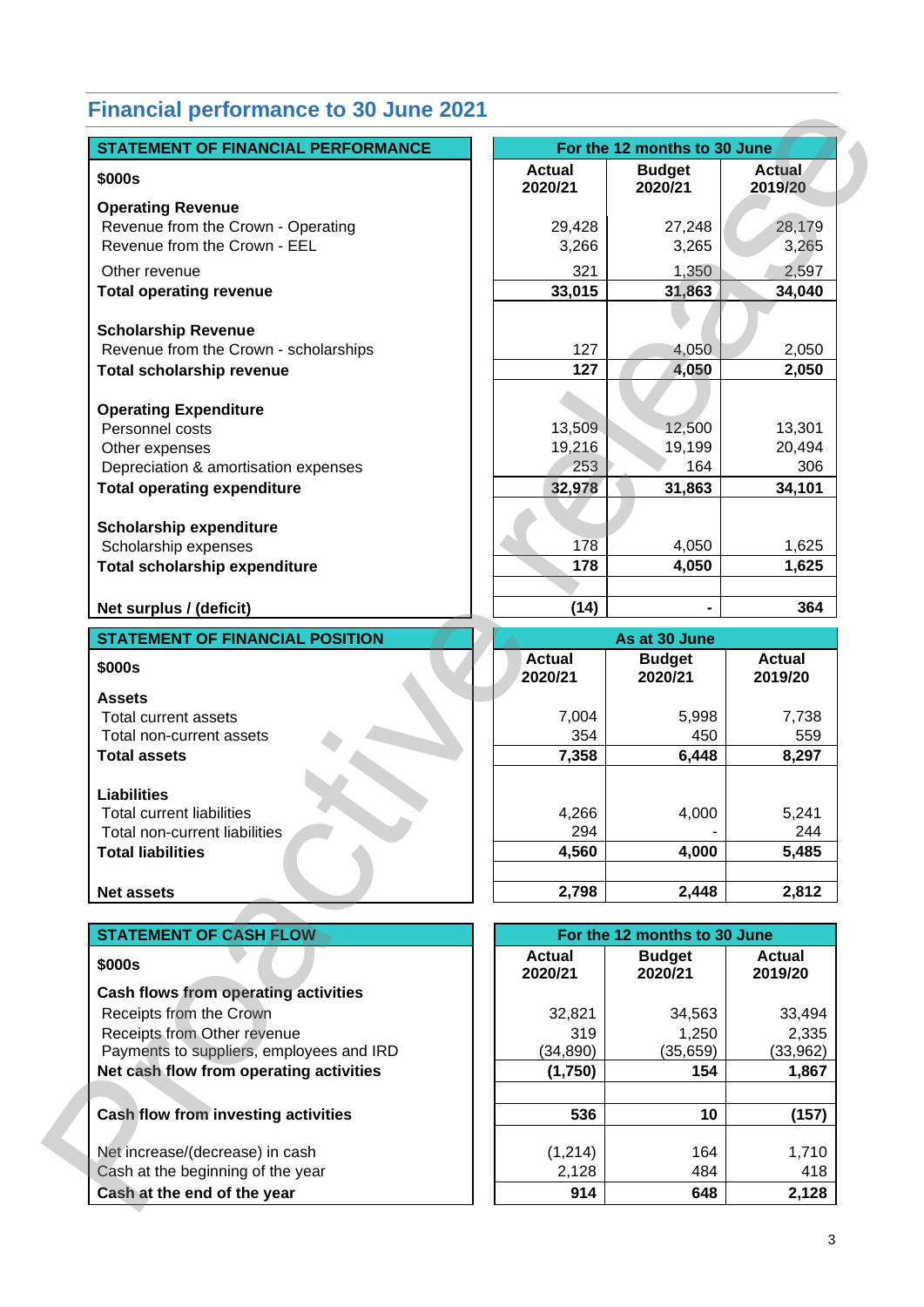#### **Summary**

ENZ recorded a minor deficit of \$13,786 for the 12 months to 30 June 2021 and closed with Net assets (equity) of \$2.798m which was in line with the full year budget.

#### **Operating Revenue**

Actual Crown Revenue was \$2.180m higher than Budget because:

- International education strategic recovery plan funding of \$1.850m was received to progress the diversification of international education products and services.
- Ministry of Education contributed \$0.330m toward the International student hardship fund, which was set up in May 2020 and managed by ENZ.

#### **Operating Expenditure**

During 2020/21, ENZ made appropriate trade-offs and reprioritised its baseline funding. Marketing expenditure was reduced, in favour of financial support and innovation funding for sector peak bodies, regional investment, increased focus on social licence, professional development for the sector, support for students and the provision of data and market insights for Industry and other stakeholders. The major shifts in operating expenditure from 2019/20 to 2020/21 are outlined below. Suitable and the detailed of \$12.786 to the 12 months to 30 June 2021 and costed with Net<br>
Processor (equips) of \$2.786 to the 12 months to 30 June 2021 and costed with Net<br>
Operating Revenue<br>
Actual Croon Revenue<br>
Actual

Advertising, events, and fairs expenditure reduced by \$1.346m to \$4.602m because COVID-19 restrictions prevented any face-to-face events being held offshore. ENZ instead trialled some virtual student fairs and held two major virtual events – the Americas, Middle East and Europe Region Education Week and the New Zealand Partner Workshop Week.

ENZ paused marketing campaigns focused on student attraction and shifted to maintaining awareness and brand protection campaign activity. New brand research was conducted into understanding the impact of COVID-19 on international student perceptions of New Zealand.

ENZ increased its research, policy, and other advice expenditure by \$3.597m to \$9.801m because we commenced new initiatives designed to support the sector and regions:

- Exploration began into the development of a Unified Digital Learning Platform, ENZ moved the existing digital ecosystem beyond the current "Study in New Zealand" offering to a "Study with New Zealand" ecosystem, and ENZ launched new study options with United Kingdom-based qualifications provider University Consortium (NCUK) which was supported by a global New Zealand Education Pathways campaign. New funding of \$1.850m was received from the COVID-19 Response and Recovery Fund to undertake this activity.
- ENZ led activity to build social licence for international education in New Zealand.
- ENZ co-branded and subsidised the New Zealand Global Competence Certificate.
- Funding was provided for an online programme of events focused on student wellbeing and keeping students connected utilising NauMai NZ to provide advice and information on options and activities to keep international students in New Zealand engaged and connected over the summer period.
- Seed funding of \$1.250m was provided to regional economic development agencies to deliver a range of initiatives, including improving the long-term retention of students, student experience and building social licence at a regional level.
- Activity that was not taken forward from 2019/20 included the one-off Future Focus Programme which provided \$1.2 million to international education sub-sectors to help them innovate their offerings and ways of working in response to the impact of the pandemic.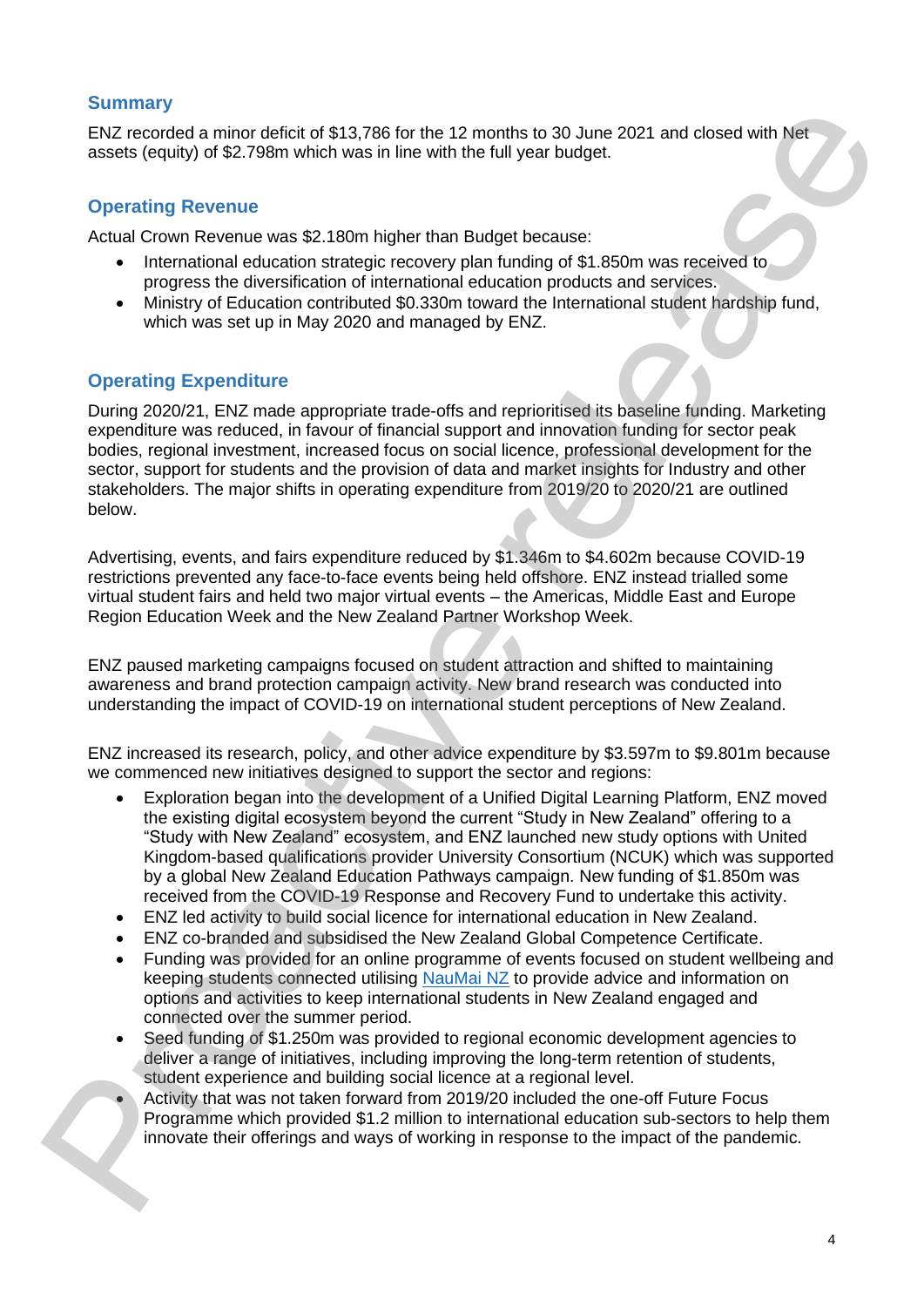Staff travel reduced by \$0.661m to \$0.225m because very limited international travel was undertaken, and domestic travel was reduced due to alert level restrictions in New Zealand.

Co-funding arrangements reduced by \$0.611m to \$0.270m because ENZ moved to a seed-funding approach. Seed funding enables the regions to plan multi-year programmes with more certainty.

Other operating expenses reduced by \$1.438m to \$3.664m because:

- Activity that was not taken forward from 2019/20 included the New Zealand International Education Conference which was scheduled for May 2020 but cancelled.
- A hardship fund for international students was set up and administered in May 2020 as a one-off initiative, and agent and media familiarisations did not go ahead due to travel restrictions.
- ENZ shifted investment into providing financial support for sector peak bodies, and regular professional development workshops and updated online resources to help retain the capability and skills that will be needed to rebuild the sector.

#### **Scholarship Revenue and Expenditure**

Actual Scholarships Revenue was \$3.923m lower than Budget because:

- Prime Minister's Scholarship for Asia and Latin America revenue of \$3.750m was returned to the crown. Minor expenditure was incurred to tidy up scholarships awarded in the previous financial year. consideration and consideration and any of the state of the state of the state of the state of the state of the specific columns of the specific constraints. The specific constraints are proposed to a social dependent of t
	- New Zealand International Doctoral Research Scholarships were completed this year and unused revenue of \$0.173m was returned to the Crown.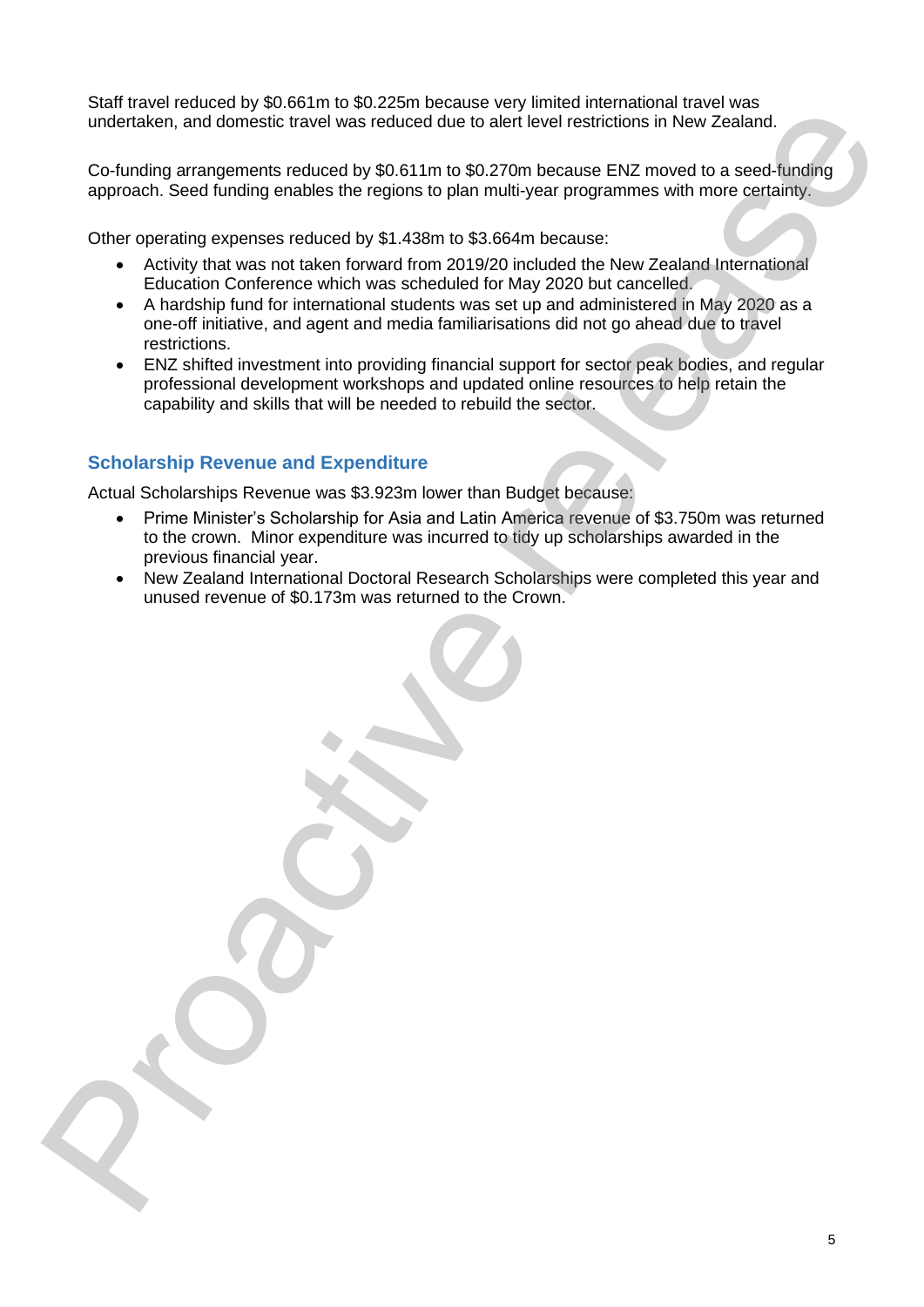## **ENZ's Impact, Performance and Organisational measures**

#### <span id="page-5-1"></span><span id="page-5-0"></span>**Impact measures**

| <b>Impact measures</b>                                                                                                    |                                                                                                                                   |                          |                                              |                                                                                |                                                                                                                                                                                                                                                                                                                                                                                 |  |
|---------------------------------------------------------------------------------------------------------------------------|-----------------------------------------------------------------------------------------------------------------------------------|--------------------------|----------------------------------------------|--------------------------------------------------------------------------------|---------------------------------------------------------------------------------------------------------------------------------------------------------------------------------------------------------------------------------------------------------------------------------------------------------------------------------------------------------------------------------|--|
|                                                                                                                           | 2019/20<br><b>Full Year</b><br><b>Result</b>                                                                                      | <b>Target</b><br>2020/21 | 2020/21<br><b>Full Year</b><br><b>Result</b> | Status <sup>1</sup>                                                            | <b>Comment</b>                                                                                                                                                                                                                                                                                                                                                                  |  |
| International student perceptions of<br>education quality.                                                                | 2020: 7.8 out of<br>10                                                                                                            | 2020: 8.2 out<br>of 10   |                                              | <b>NA</b>                                                                      | Results not yet available.                                                                                                                                                                                                                                                                                                                                                      |  |
| The percentage of international students<br>who were satisfied or very satisfied with<br>their overall experience.        | 2019: 88%                                                                                                                         | 2020: Increase           |                                              | <b>NA</b>                                                                      | Provisionally, this result is 85%. We expect a full draft<br>report by the end of August 2021 which will provide<br>final results and analysis.                                                                                                                                                                                                                                 |  |
| The economic value from New<br>Zealand's international education sector.                                                  | 2019: \$5.23<br>billion                                                                                                           | 2020: Maintain           |                                              | <b>NA</b>                                                                      | These results are not yet available as the 2020<br>international student enrolment numbers have not yet<br>been finalised by the Ministry of Education due to a<br>technical problem in getting the UIP data. We expect<br>to provide the results in our Annual Report 2020/21.<br>ENZ has commissioned a new broader impact<br>valuation, commencing end of June 2021 with the |  |
| The economic value per international<br>student.                                                                          | 2019: \$44,951                                                                                                                    | 2020: Increase           |                                              | <b>NA</b>                                                                      |                                                                                                                                                                                                                                                                                                                                                                                 |  |
| The percentage of international students<br>enrolled to study outside Auckland.                                           | 2019: 45%                                                                                                                         | 2020: Increase           |                                              | <b>NA</b>                                                                      |                                                                                                                                                                                                                                                                                                                                                                                 |  |
| The percentage of the international<br>education sector's economic value<br>coming from New Zealand's top two<br>markets. | 2019: 50.4% of<br>the onshore<br>economic value<br>to New Zealand                                                                 | 2020:<br>Decrease        |                                              | <b>NA</b>                                                                      | final valuation due in December 2021.                                                                                                                                                                                                                                                                                                                                           |  |
| Awareness of the contribution of<br>international education to New Zealand.                                               | 2019/20: Due to<br>the significant<br>impact of COVID-<br>19, ENZ did not<br>survey New<br>Zealanders about<br>their perceptions. | 2020/21:<br>Increase     |                                              | Not<br>applicable<br>as this will<br>create a<br>new<br>baseline in<br>2020/21 | The survey was redeveloped so that it provides more<br>analysis to inform our social licence work.                                                                                                                                                                                                                                                                              |  |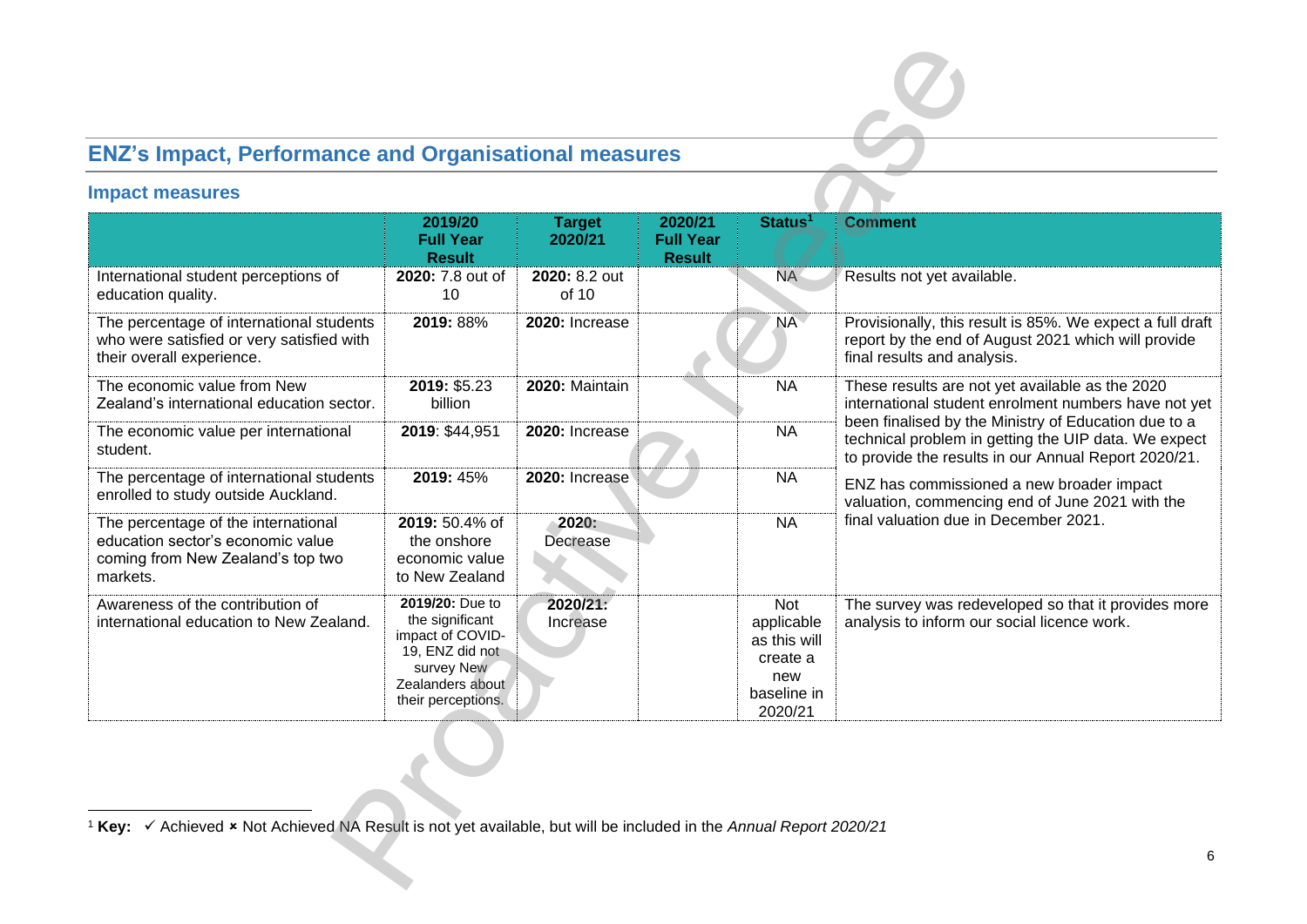#### <span id="page-6-0"></span>**Performance measures**

| <b>Performance measures</b>                                                                                                                |                                                                                                                                                                                    |                          |                                                         |                           |                                                                                                                                                                                                                                                                    |
|--------------------------------------------------------------------------------------------------------------------------------------------|------------------------------------------------------------------------------------------------------------------------------------------------------------------------------------|--------------------------|---------------------------------------------------------|---------------------------|--------------------------------------------------------------------------------------------------------------------------------------------------------------------------------------------------------------------------------------------------------------------|
|                                                                                                                                            |                                                                                                                                                                                    |                          |                                                         |                           | The financial and non-financial information set out in our Statement of Performance Expectations 2020/21 were developed prior to COVID-19 and                                                                                                                      |
| have been impacted by the pandemic.                                                                                                        |                                                                                                                                                                                    |                          |                                                         |                           |                                                                                                                                                                                                                                                                    |
|                                                                                                                                            | <b>2019/20 Full Year</b><br><b>Result</b>                                                                                                                                          | <b>Target</b><br>2020/21 | 2020/21<br><b>Full Year</b><br><b>Result</b>            | Status <sup>2</sup>       | <b>Comment</b>                                                                                                                                                                                                                                                     |
| Percentage of facilitated customers that<br>agree ENZ's services and support have<br>added value to their organisation.                    | Due to the<br>significant impact<br>of COVID-19,<br>ENZ did not<br>survey the sector.                                                                                              | $\geq 75\%$              | 75%                                                     |                           |                                                                                                                                                                                                                                                                    |
| Percentage of Active Visits on ENZ's<br>studyinnewzealand.govt.nz website.                                                                 | 77%                                                                                                                                                                                | $\geq 75\%$              | 78%                                                     |                           |                                                                                                                                                                                                                                                                    |
| Number of registrations to ENZ's<br>Student Membership Programme<br>through studyinnewzealand.govt.nz<br>website.                          | 93,052                                                                                                                                                                             | 80-100,000               | 53,873                                                  | $\boldsymbol{\mathsf{x}}$ | This was not achieved due to ENZ's changed focus for<br>2020/21 on retaining international students in New<br>Zealand and undertaking activity to maintain awareness of<br>New Zealand's education brand in key markets given the<br>border restrictions in place. |
| Number of registrations to NauMai NZ                                                                                                       | 6,263                                                                                                                                                                              | 2,800                    | 3,939                                                   | $\checkmark$              |                                                                                                                                                                                                                                                                    |
| Number of key messages about the<br>benefits to New Zealand from<br>international education delivered by third<br>parties.                 | 127                                                                                                                                                                                | 100 <sub>°</sub>         | 133                                                     | ✓                         |                                                                                                                                                                                                                                                                    |
| Percentage of users satisfied with the<br>information and intelligence provided by<br>ENZ.                                                 | Due to the<br>significant impact of<br>COVID-19 on the<br>international<br>education sector<br>and the cross-<br>agency work to<br>provide<br>communications<br>and support to the | $\geq 87\%$              | $\geq 87\%$ of<br>users rate it<br>as good or<br>higher | <b>NA</b>                 | Results not yet available but will be reported in the Annual<br>Report 2020/21.                                                                                                                                                                                    |
| <sup>2</sup> Key: $\checkmark$ Achieved $*$ Not Achieved NA Result is not yet available, but will be included in the Annual Report 2020/21 |                                                                                                                                                                                    |                          |                                                         |                           | 7                                                                                                                                                                                                                                                                  |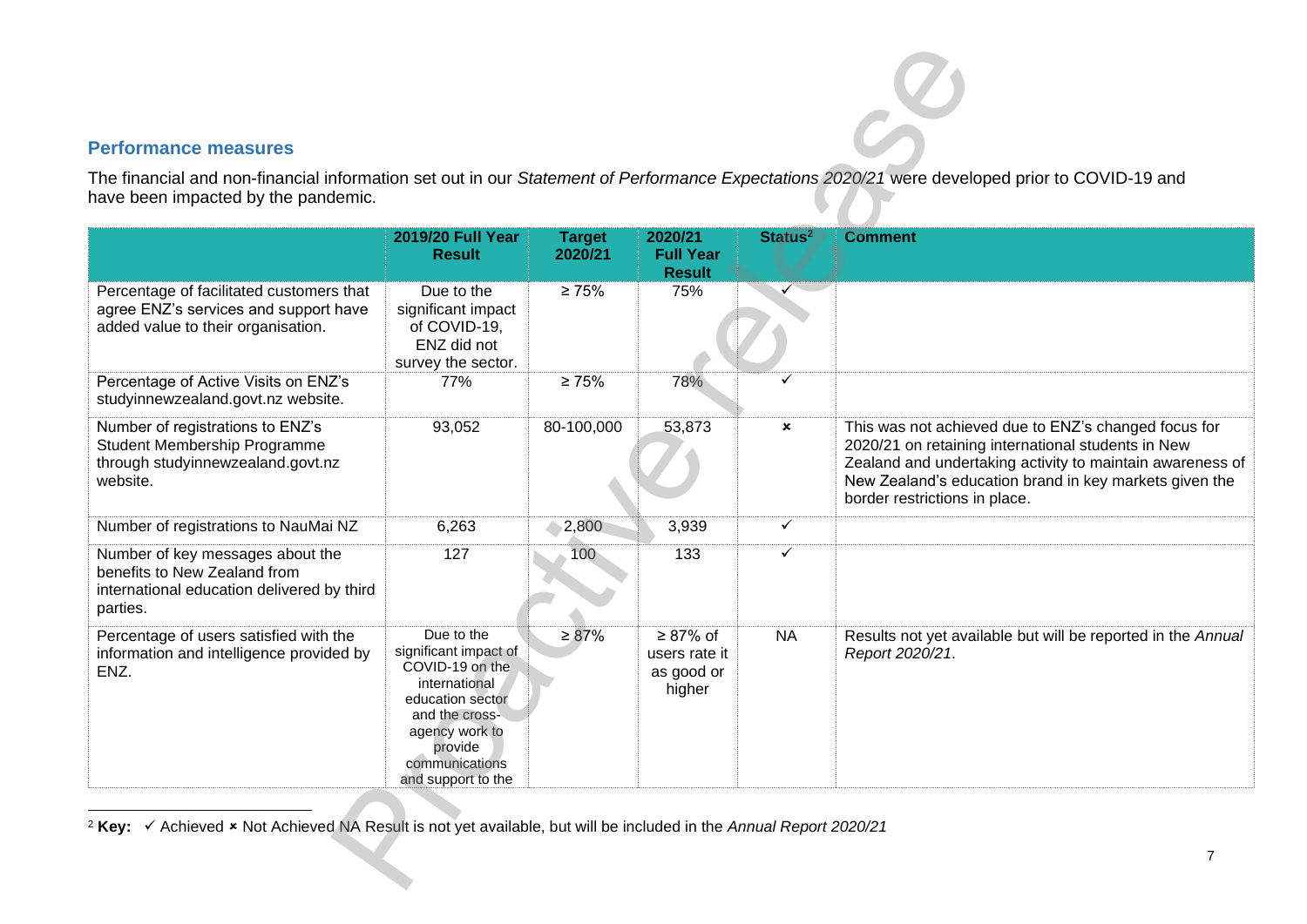|                                                                                                                                                                      | <b>2019/20 Full Year</b><br><b>Result</b>                                                   | <b>Target</b><br>2020/21           | 2020/21<br><b>Full Year</b><br><b>Result</b> | Status <sup>2</sup>                  | <b>Comment</b>                                                                                                                                                  |
|----------------------------------------------------------------------------------------------------------------------------------------------------------------------|---------------------------------------------------------------------------------------------|------------------------------------|----------------------------------------------|--------------------------------------|-----------------------------------------------------------------------------------------------------------------------------------------------------------------|
|                                                                                                                                                                      | international<br>education sector,<br>ENZ did not survey<br>the sector about<br>ENZ's work. |                                    |                                              |                                      |                                                                                                                                                                 |
| Percentage of Prime Minister's<br>Scholarship recipients who report<br>making five or more<br>professional/business connections<br>during their time on scholarship. | 55%                                                                                         | $\geq 60\%$                        |                                              | <b>Not</b><br>measured<br>in 2020/21 | No Prime Minister's Scholarships for Asia and Latin<br>America recipients undertook their study/internship<br>overseas in 2020/21 due to the COVID-19 pandemic. |
| Percentage of Prime Minister's<br>Scholarship recipients who report<br>making five or more academic<br>connections during their time on<br>scholarship.              | 53%                                                                                         | $\geq 60\%$                        |                                              | Not<br>measured<br>in 2020/21        | No Prime Minister's Scholarships for Asia and Latin<br>America recipients undertook their study/internship<br>overseas in 2020/21 due to the COVID-19 pandemic. |
| <b>Activity indicator</b>                                                                                                                                            |                                                                                             |                                    |                                              |                                      |                                                                                                                                                                 |
|                                                                                                                                                                      | 2019/20 Full<br><b>Year Result</b>                                                          | 2020/21 Full<br><b>Year Target</b> | 2020/21 Full<br><b>Year Result</b>           | 3 <sup>7</sup>                       | <b>Status</b><br><b>Comment</b>                                                                                                                                 |
| Number of New Zealand International<br>Doctoral Research Scholarships funded.                                                                                        | 20                                                                                          | $10 - 20$                          | 10                                           |                                      | $\checkmark$<br>All NZIDRS scholarships were completed<br>by 30 June 2021. No NZIDRS<br>scholarships will be funded in the 2021/22<br>year.                     |
|                                                                                                                                                                      |                                                                                             |                                    |                                              |                                      |                                                                                                                                                                 |
| <sup>3</sup> Key: v Achieved                                                                                                                                         | <b>× Not achieved</b>                                                                       |                                    |                                              |                                      | NA Result is not yet available, but will be included in the Annual Report 2020/21<br>8                                                                          |

### **Activity indicator**

<span id="page-7-2"></span><span id="page-7-1"></span><span id="page-7-0"></span>

|                                                                               | <b>2019/20 Full</b><br><b>Year Result</b> | 2020/21 Full<br><b>Year Target</b> | 2020/21 Full<br>Year Result | <b>Status</b> | <b>Comment</b>                                                                                                              |
|-------------------------------------------------------------------------------|-------------------------------------------|------------------------------------|-----------------------------|---------------|-----------------------------------------------------------------------------------------------------------------------------|
| Number of New Zealand International<br>Doctoral Research Scholarships funded. | 20                                        | 10-20                              | 10                          |               | All NZIDRS scholarships were completed<br>by 30 June 2021. No NZIDRS<br>scholarships will be funded in the 2021/22<br>vear. |